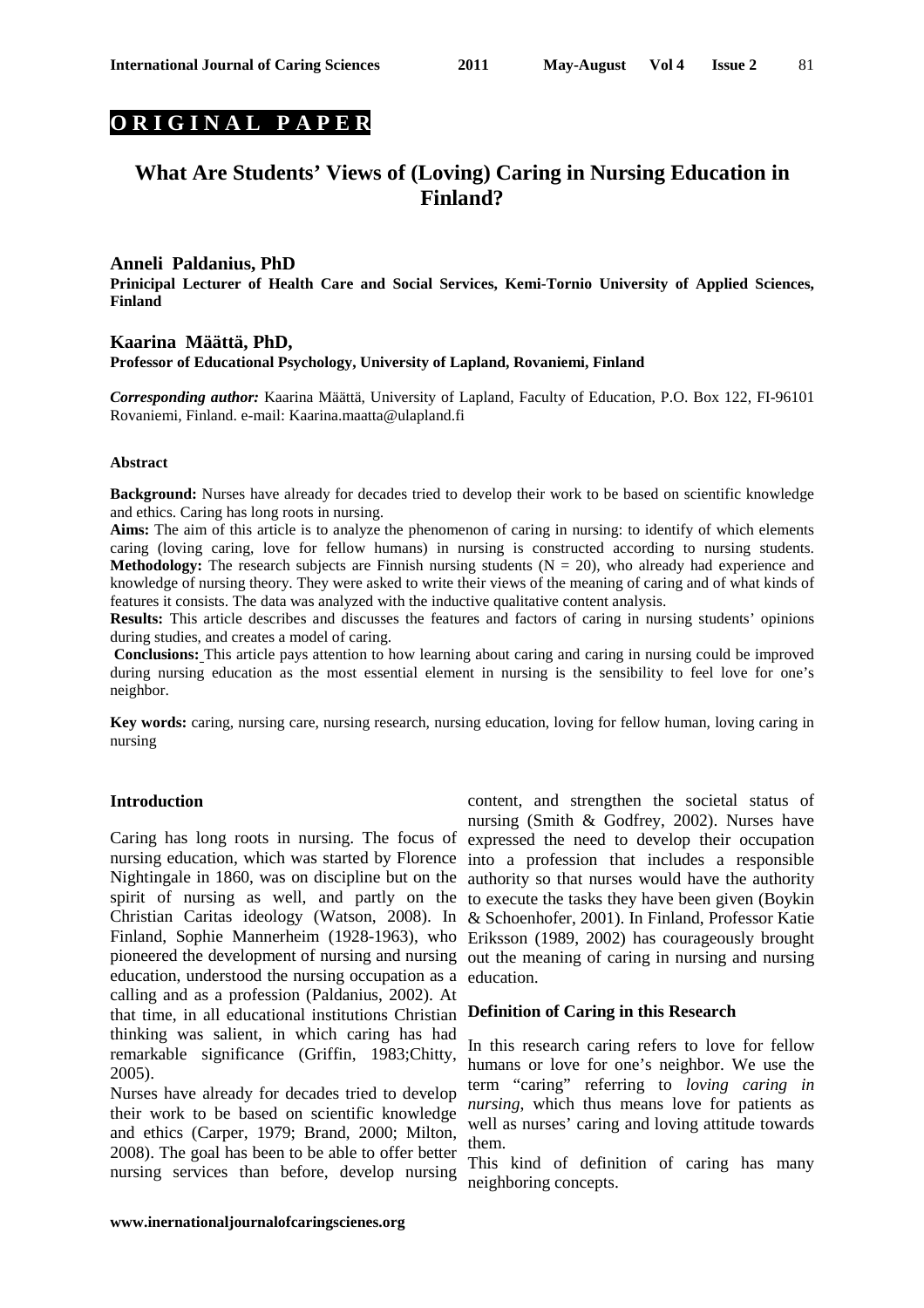virtue" when it means an unlimited loving-(Coffman, 2004; Moser & McCreary, 2010). kindness towards all other. Charity as virtues Of the exponents of nursing science, love in should then not be confused with charity as nursing has especially been reviewed by Katie practice which means (Pellegrino, 1995).

Loving caring refers to unselfishness and basic forms of love combined in the Caritas therefore also to *altruism:* "altruism is selfless ideology (see also Bondas, 2003). Eriksson thinks concern for the welfare of others" (Jeffries, 1998). that the idea of Caritas, in other words, the Smith (2008) and Haig (2010) point out that thought of love and compassion, forms the core of accountability, human dignity, integrity, and all caring in nursing (see also Fagerström et al., social justice are the guiding values of the nursing 1999; Levy-Malmberg, Eriksson & Lindholm, profession.

The concept of caring in Christianity came to the to love is true humanity that is concretized in gospel texts and Paul's and John's letters from the nursing in the form of caring. Greek word *agape* when referring to God's love According to Lanara (1981, 1996), love means (Morgan, 1964). However, there are theorists devoting oneself (dedicating oneself) to the well-(Gould, 1963; Oord, 2007), who think that agape being of others. A human being's responsibility represent divine, unconditional, self-sacrificing, and morals toward others are emphasized in her active, volitional and thoughtful love. We think views (see also Janako, 1993). that loving caring is much the same with agape Caring in nursing means that respect for human with its implication with unconditional caring.

The purpose of this article is to analyze caring the other person is the most valuable human being (loving caring in nursing) and its features in the world. Although people are separate and described by nursing students. Data was collected differ in their characteristics, they should be from first-year nursing students at the Kemi-equal. Respect for human dignity occurs in a Tornio University of Applied Sciences. The nurse's everyday work in nursing situations. A students wrote free-form descriptions about what nurse can show his/her respect for the person caring means in nursing in their opinion. As a he/she is nursing by being understanding, result, a theoretical model of the contents of interested, and compassionate, and by giving caring is presented.

## **Background: caring in nursing and nursing education**

The primary values, on which caring is based, are the so-called platonic basic values: truth, beauty, and goodness. The value related to reasoning is truth whereas goodness is connected to will. The values should not be limited to concern only a specific area because it is possible to refer to the goodness and beauty of thoughts as well as to the truth of actions. Values structure the action in their own special way, as our special relationships with other people (Griffin, 1983; Milton, 2008).

Caring is concretized in welfare work and in nursing. Caring means that people feel sympathy for their fellow human beings without intentions to gain. Even when loving themselves, people love the one in need, the weak and uncertain human creature (Arman & Rehnsfeldt, 2006). Everyone is a neighbor to be loved. If there were no love, there would not be the concept of a neighbor. When a human being loves his/her

Loving caring is near the term "charity as a fellow humans, selfishness will disappear

benevolent giving Eriksson and Vasiliki Lanara. According to Eriksson (1989, 2004), agape and eros are the 2008). According to Eriksson (1989), the ability

dignity epitomizes the attitude according to which information, courage, belief, and love (Arman & Rehnsfeldt, 2006; Nordby, 2008).

Watson (2009) has shown in his research that caring, devoting, and participating have central roles in nursing. Forrest's (1989) research shows that nursing educators, who connected caring with interaction with patients and who reminded students about caring, were considered the most popular among the nurses and students. The nurses must have remembered educators' examples of caring and behavior (Brammer, 2006). Chipman (1991) describes the change in the curriculum when the new curriculum is based on Jean Watson's theory of caring (see also Israel, 2005; Watson, 2008; 2009). This description brings out three categories about the observation of caring in nurses' behavior: 1) sharing oneself, 2) timely fulfilling patients' needs, and 3) providing patients and their families with helpful actions. Additionally, the perspective of social structure is part of caring-related nursing practices; and nursing was considered humane and based on the idea of caring. Sprengel and Kelley (1992) divide the phenomenon of caring further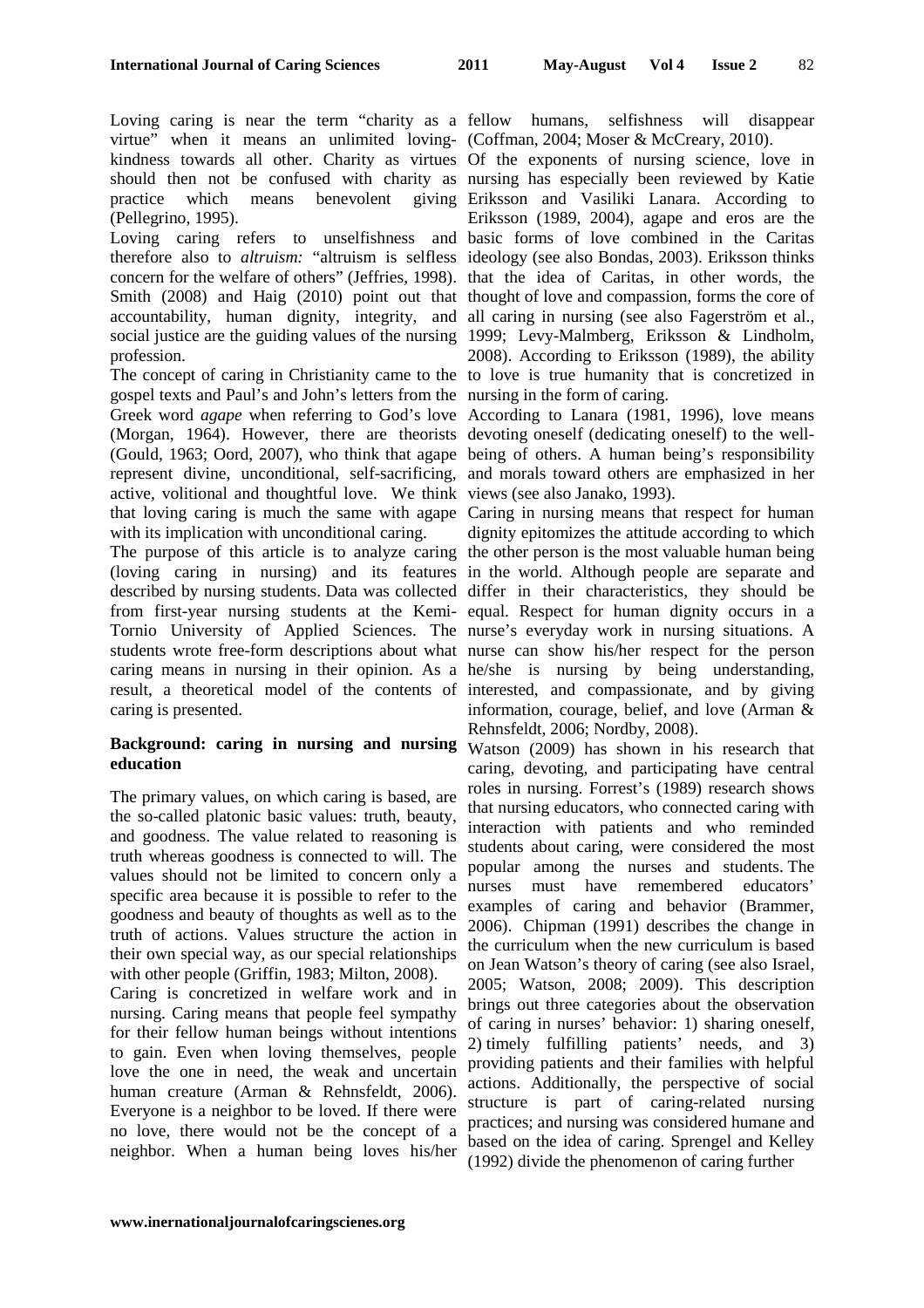into ethics, virtue, feature, as well as a binding article as the main research results, as a space of and natural role. On the other hand, Caut (1993) results (Symonds & Gorard, 2010). writes that caring is the prospective basis for The data was voluminous. The students reflected nursing because the idea of the humanity of on the subject from a number of perspectives, and nursing will deepen and the significance of caring their thoughts have been presented more widely in will increase due to future changes in society.

The baseline of this article is Eriksson's (2004) the essays was voluntary, and the students were view that the traditions of nursing are constructed allowed to write anonymously in order to get as through basic scientific concepts which are also of truthful descriptions as possible. The essays practical value. They enhance understanding of the nursing reality: When we during a study phase in which they had not had understand the meaning of the concept of caring, we will see deeper into the world of nursing.

#### **Research Questions**

The aim of this article is to discover the elements of (loving) caring in nursing according to nursing students' stories during their nursing studies. The article answers the following questions:

1) How do nursing students describe caring in nursing?

2) What are the main factors and features of caring in nursing according to nursing students?

3) Is there a model of caring that combines the various factors to be found?

### **Research Method, Data and Analysis**

The research was qualitative and the participants were nursing students at the Department of Health Care and Social Services at Kemi-Tornio University of Applied Sciences. Kemi-Tornio University of Applied Sciences is situated in northern Finland and almost all the student come from the northern Finland. The research participants included all the students  $(N=20)$  who had started their studies in 2001. They all were women, aged between 19 and 30.

The material was collected through a questionnaire which contained questions for background information and a composition assignment about *"What is caring and how is it manifested in nursing?"* The data was collected among the students at that phase of their studies when they had performed theoretical studies but not practical training.

The students' essays were analyzed with the inductive qualitative content analysis method with The students described caring as an internal clustering and abstracting (Bogdan & Biklen, feeling that is a growing force inside a human 1998). Klustering was used in order to combine being: like becoming a human being. It is also a) things that seemed to belong together. The genuine caring about other people, b) empathy, responses were grouped and categorized into and c) a compulsion to help (see Adamski, themes in order to discover the central contents. Parsons & Hooper, 2009). Based on these categorizations, a model of caring **Genuine caring** in nursing about other people is was created whose contents are described in this described in the students' essays as the nurse

Anneli Paldanius's doctoral thesis (2002). Writing deeper embody the students' thoughts about caring much practical experience (see Coffman, 2004). How caring appears in their practical action was not studied in this research. One of the authors of the present article taught this group of students, which made the data collection easier, but might have influenced it as well. On the other hand, the directions of the writing task were quite general and required a personal reflection that students were allowed to write anonymously. Numerous quotations from the students' writings are presented as results in order to prove that the findings are based narrowly on the data (see Brammer, 2006; Cassidy, 2006).

### **Results**

As a result, a model of caring and its contents was developed (see Figure 1). According to the inductive content analysis of the students' descriptions, caring in nursing is manifested as an internal feeling, the ethics of nursing, and professional caring (see Slevin, 2004). The internal feeling included a genuine concern for another person, empathy, a desire to help, and empowerment. The ethics of nursing consisted of respect for human dignity, equality, individuality, informality, and altruism. Professional caring included the practice of nursing, nursing interaction, and contacts with one's working community and society (see also Pelsky et al. 2008).

Next, the contents of the three most essential factors are described, all of which are divided into smaller themes by their contents.

#### **1. Internal Feeling**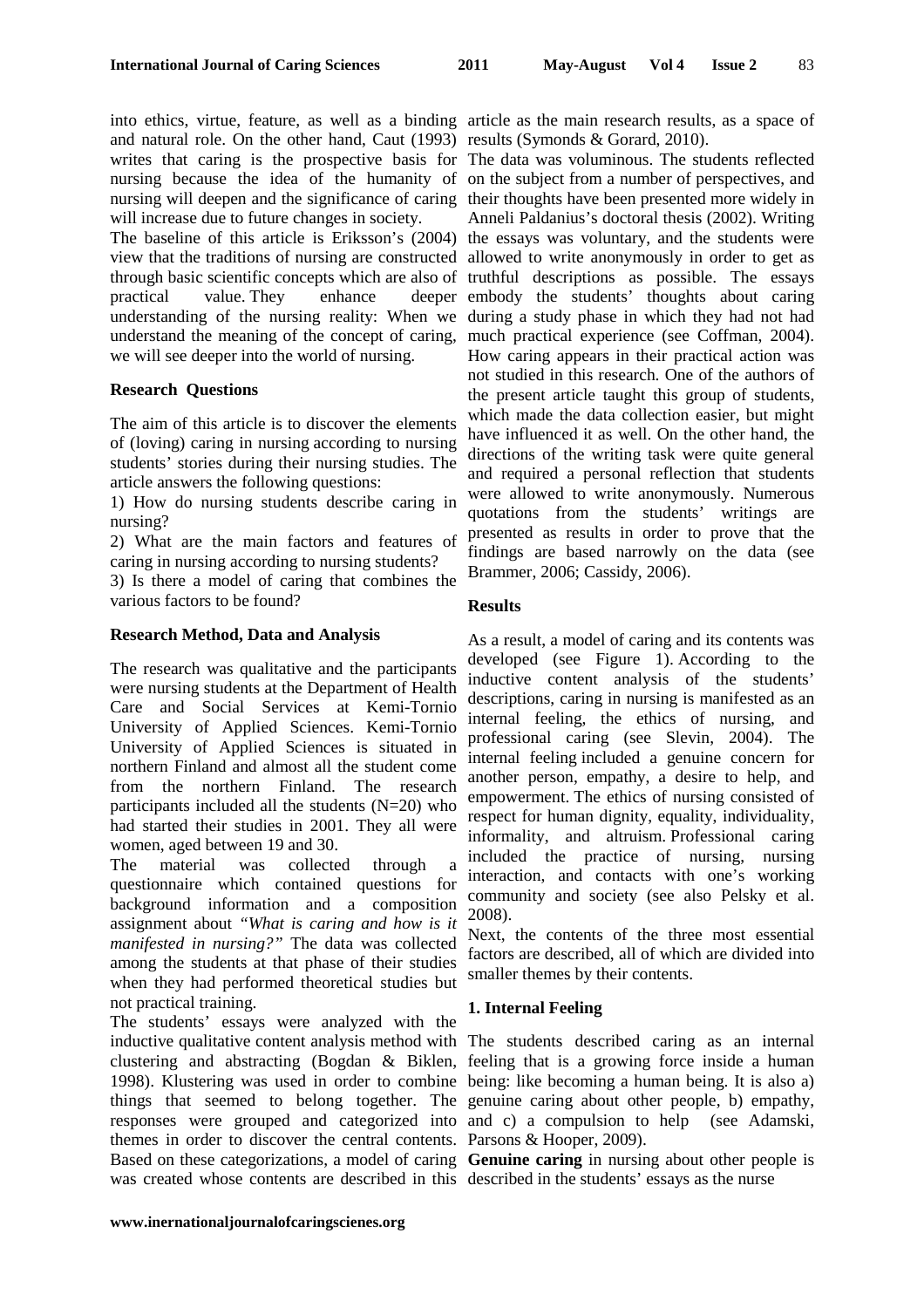**FIGURE 1: (Loving) Caring in Nursing according to Nursing Students** 

#### **INTERNAL FEELING**



### **PROFESSIONAL CARING ETHICS OF NURSING**

being genuine and sincere and not pretending to nurse has a **compulsion to help** a human being care about the other person. In addition, the who has problems in some area of life. It is students associate caring about co-workers with professional concern and caring. Those who want genuine caring. It is being concerned about the to become nurses often express in the entrance well-being of the patient and not just about his/her examination their desire to help fellow human illness (see Boykin & Schoenhofer, 2009).

*The nurse cares genuinely about her patients. She puts her heart into her work, listens, lets the patient tell about his/her problems, pains, and fears peacefully.* 

**Empathy** in nursing is considered in the students' essays as the nurses' capability to empathize with the patient. An empathetic nurse is able to place herself/himself in the patient's and his/her relatives' position and to imagine what a patient feels. Empathy in nursing is the ability to consider the object of the work as a human being and not as an illness to be treated. In addition, an empathetic nurse shows his/her feelings in her/his work.

*Caring in nursing is to be able to empathize with the patient/customer and his/her relatives. To be able to imagine what they feel about my work and my words. It is that you can see the object of your work as a human being and not just an illness to be treated.* 

The students think that the will to help and support other people comes from inside a nurse. A

beings.

According to Watson (2009), helping belongs to the nursing process. Halldorsdottir (1996) defines professional caring as consisting of openness and sensitivity to another's needs. Caring and compulsion to help are connected with openness and sensitivity to another. Beeby (2000) writes that the awareness of one's calling was earlier considered as almost necessary in helping work and that it usually means high motivation and determination. The desire to help relates to the awareness of one's calling.

### **2. Ethics of Nursing**

The students described the ethics of nursing with the following dimensions: a) respect for human dignity, b) equality, c) individuality, d) naturalness, and e) unselfishness. According to Casterle et al. (1998), ethical functioning in everyday work and the work environment belongs to caring. Similarly, Wilkin (2003) proposes that the nurse's and patient's values are of great importance in ethical decision-making. Every nurse has his/her own scale of values that is influenced by education, culture, religion, and the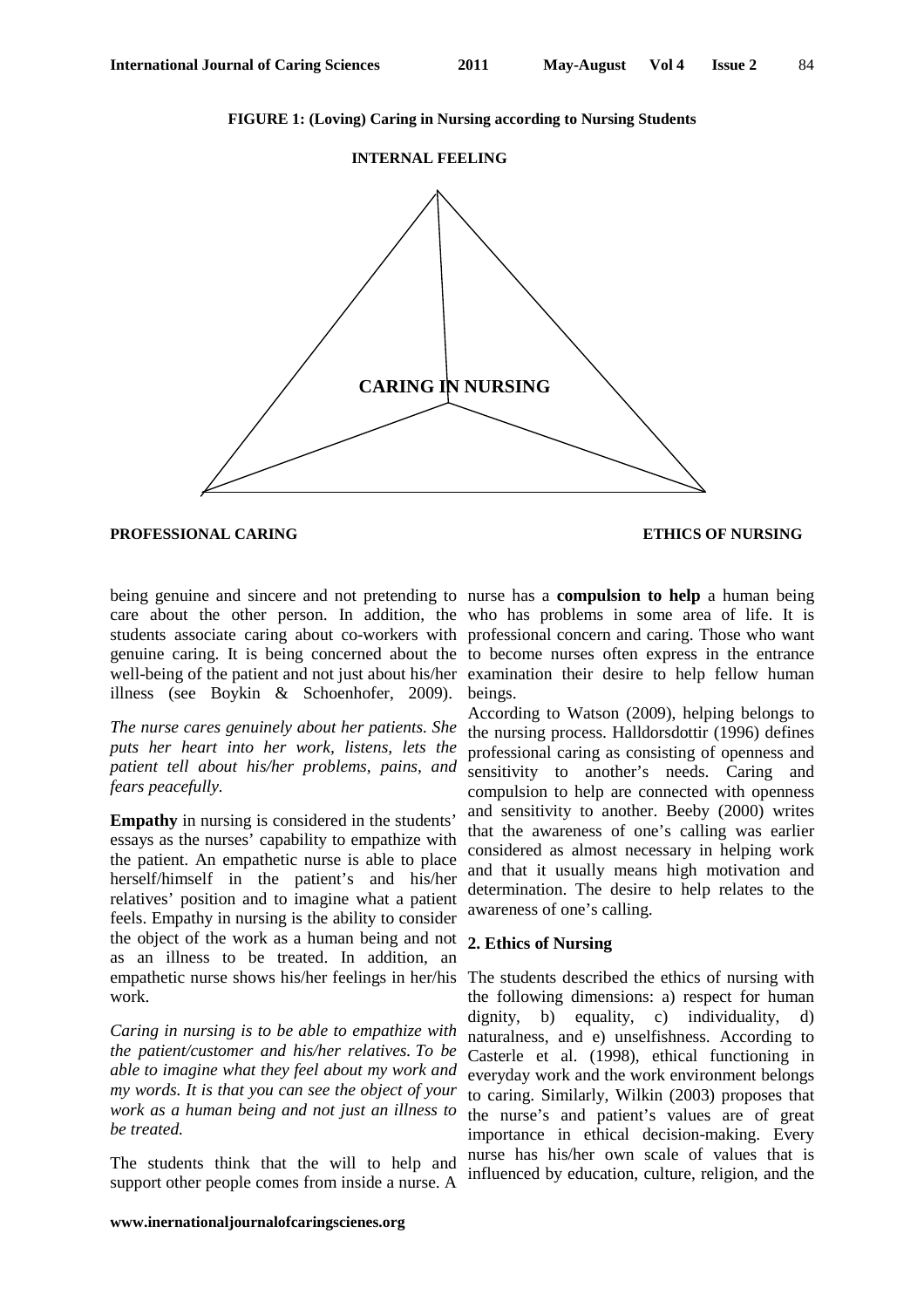view of life. A patient has his/her own scale of values that may differ from the nurse's. Eriksson **3. Professional Caring**  (1989) points out that the nursing reality turns into a void of values unless ethics and a view of life The students specified the dimensions of based on the core values of nursing are followed. professional caring as the following: a) nursing Furthermore, Arman and Rehnfeldt (2006) divides activities, b) interaction in nursing, and c) the principles of ethics into charity, justice, connection with the work community and society independency, honesty, and trustworthiness.

**Respect for human dignity** is one of the **Nursing activities** were divided into six principles of nursing ethics. In the students' categories in the students' essays, which were the descriptions, it appeared as respecting the patient nature of the action, nursing that notices the as well as his/her rights, and life. A human being patient's needs, the comprehensiveness of is appreciated regardless of age, gender, race, or nursing, guiding and advising the patient, social status. Additionally, a nurse has to respect decision-making in nursing, and connection with his/her co-workers and acknowledge them as the patient's relatives. Nursing activities were human beings and employees.

*Caring occurs also in the interaction between nurses. A nurse respects his/her colleagues and appreciates their work. Supports his/her coworkers.* 

**Equality** as an ethical principle appeared in the students' essays as confronting people as equal and similar human beings regardless of age, gender, race, appearance, or position.

Taking a human being's **individuality** and uniqueness into consideration was connected with the ethics of nursing in the students' descriptions. According to the students, a nurse should be able to regard every patient as an individual who has his/her own needs and wishes. A patient has the right to his/her own personality as well.

*Noticing the patient/customer as more than just an illness. Catering to the patient also in a time other than nursing situations, respecting the patient's/customer's right to get guidance and patient's privacy and autonomy.* 

**Naturalness** as an ethical principle was described in the students' essays as a nurse does not have to hide behind a role. She/he can act naturally when confronting the patient/customer in nursing.

*Being a human being for a human being when needed, being present here and now, without occupations, time limits, with honesty and empathy, without feeling obliged to hide behind any shield.* 

**Unselfishness** as an ethical principle referred in the students' descriptions to the nurse not thinking of vested interests. What is best for a patient/customer is the basis for the work, and a nurse supports him/her without expectations of a favor in return.

(Nordby, 2008).

seen as professional caring based on caring and that involves taking care of a human being as well as his/her environment, and health.

*The nursing activities* described by the students were personal and professional in nature and not just routine work. A nurse understands the patient, and caring forms the basis for nursing.

Nursing activities, which are part of professional caring, take into consideration *the patient's needs*, according to the students' descriptions. A nurse has the ability and will to notice the patient's need for help.

Nursing activities were also described as *comprehensive nursing* in the students' essays. In comprehensive nursing, a patient/customer is seen not just as an illness but also as an individual who is the specialist of his/her life. A patient has the right to receive medical treatment in which he/she is regarded as a unique human being.

According to the students' essays, *the advice* belongs to nursing activities, which are part of professional caring. The students think that patients are entitled to get honest information about their illnesses. The purpose of guidance and advice is to help the patient achieve optimal health and maintain health. The interactional relationship is equal in guidance and advice situations.

*Decision-making in nursing* was also connected with nursing activities in professional caring in the students' descriptions.

According to the students, the patient's own will has to be taken into consideration when making decisions in nursing, and he/she has the opportunity to participate in decision-making related to his/her own medical treatment. In decision-making in nursing, a nurse is the patient's trustee when necessary.

In the students' essays, nursing activities that were part of the professional caring included *the*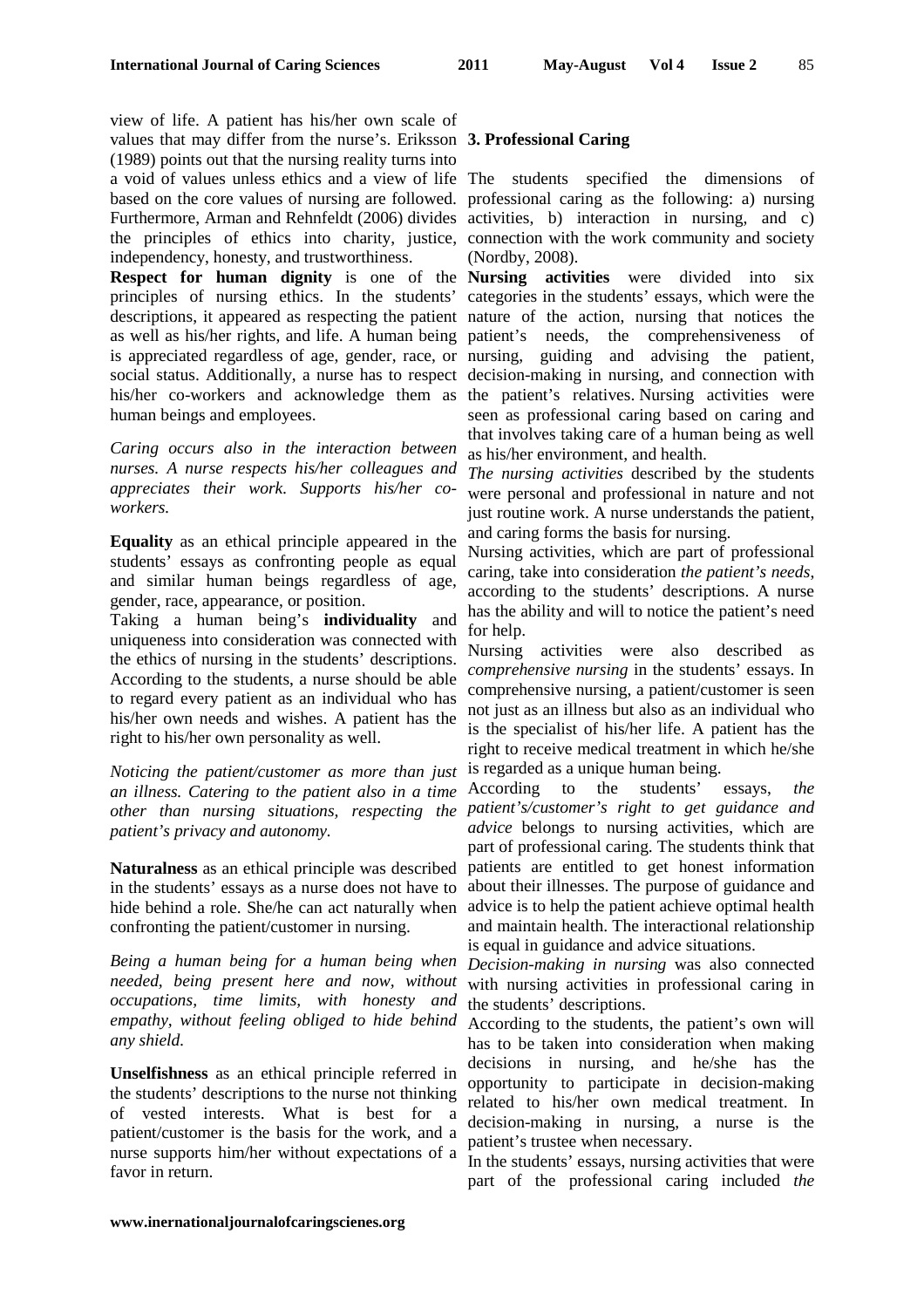professional caring together with the patient's the nursing community, where the staff's mutual relatives. It is also supporting the relatives when relationships are in order, patients have the needed. When a patient lacks relatives and other opportunity to be considerate toward each other close people, a nurse helps to create a network of through the staff's example. human relationships when desired.

students as professional attention based on caring. *respecting and paying attention to others'*  Verbal interaction could be even the smallest *privacy.*  word. Nonverbal interaction consists of listening, being present, touching, accepting the silence, and giving time to the patient/customer.

*Caring can be expressed in many ways: even the smallest work, gesture, or touch can be a testimony of caring; expressing caring does not necessarily need much. In nursing, even talking with the customers/patients can express caring; shaking hands or hugging may feel good for old people.* 

Interaction in nursing appeared quite manifold in the students' essays. They described caring in nursing as chatting briefly, touching, hugging, stroking, holding a hand, giving time, listening, smiling, accepting the silence, and being present The model of caring in nursing that was (see Maindal, 2009).

**The connection with the work community and society** was regarded as being a caring-based professional in the students' descriptions. Nursing cannot be carried out separately from the work community and society. The mutual connection of the personnel has to be based on respecting and appreciating the other individual. Similarly, the customers'/patients' mutual connection is founded on respect for the other individual. Genuine people show caring outside nursing as well, and that is an important feature in society. The connection to the work community and society was divided into three categories: the staff's mutual connection, the customers'/patients' mutual connection, and the connection to outside the work community (see Covington, 2003).

In the students' descriptions, *the staff's mutual connection* was related to the nurses' interaction with each other that was based on respecting and appreciating the other. Co-workers are supported and helped at work and in private lives as well.

*Caring also manifests itself in nurses' interaction. A nurse respects his/her co-worker and appreciates his/her work; supports his/her coworkers.* 

The students described *the customers'/patients' mutual connection* by comparing it with the

*connection with the relatives***.** Nursing is collegiate system, for instance, among nurses. In

**Interaction in nursing** was described by the *Among the customers, I associate caring with* 

According to Griffin (1983), the ideology of nursing refers to the nurse's humanity that brings out the customer's humanity as well.

*The connection to outside the work community* was considered in the students' descriptions as a significant feature in society. When reflected from the patient's point of view, the students saw a connection to outside the work community including communication with the patient's social environment.

*I do not even reflect caring very often, but it is a feature of great importance in society.* 

#### **Conclusions**

constructed based on the students' descriptions is similar to the results and views of many researchers and theorists (Wilkis & Wallis, 1998; Beck, 2001; Karaöz, 2005; Brammer 2006; Cassidy, 2006; Adamski, Parsons & Hooper, 2009).

Caring in nursing is manifested as on internal feeling, the ethics of nursing, and professional caring (see Kyle, 1995; Pelsky et al., 2008).

The internal feeling is genuine caring, empathy, will to help, and a growing force inside a human being. The ethics of nursing in this research included respect for human dignity, equality, individuality, naturalness, and unselfishness. Respecting human dignity was connected with the ethics of nursing in the students' descriptions (Sprengel & Kelley, 1992; Brand, 2000).

In the students' essays, equality referred to considering a human being as similar to oneself regardless of age, gender, race, or status. Watson (2008, 2009) proposes that caring is a sense of responsibility and concern that focuses on all human creatures. Noticing the individuality and uniqueness of a human being was connected with caring in nursing in this research. According to Arbon´s (2004) research, caring in nursing is expressed by taking a patient's individuality and personality into consideration. Wilkin's (2003) and Beeby's (2000) studies showed that if the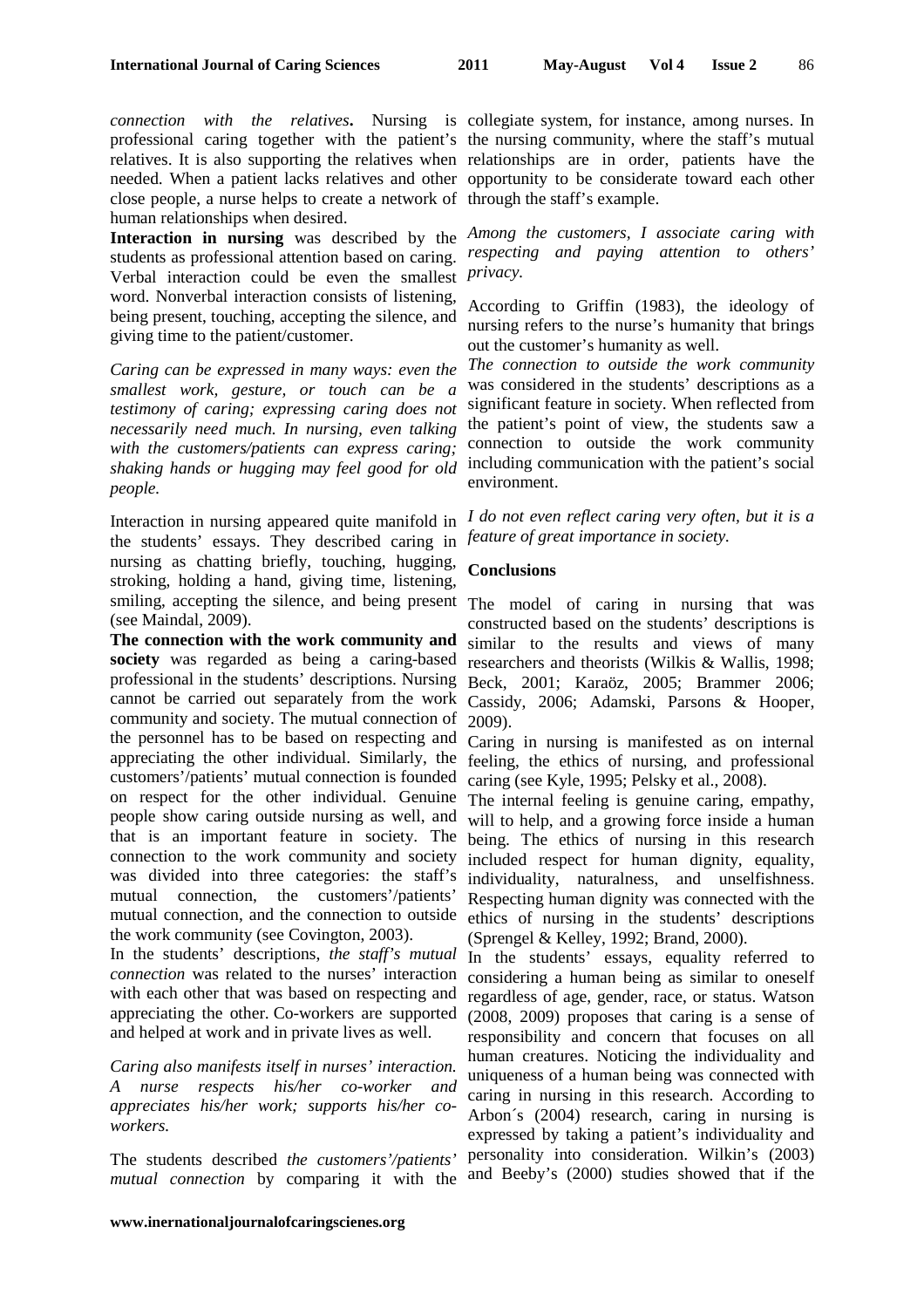interest in nursing does not focus on the customers has developed in Finland from course-based as individuals, they may be treated in a general training that started in 1880 into higher and common way and the content of nursing is vocational-level education. According to Boykin emphasized on the obligatory actions. In this and Schoenhofer (2001) and Watson (2008), research, naturalness referred to the nurses not nurses have tried for decades to develop their being obliged to hide behind a role. According to work to be based on scientific knowledge and Fridh, Forsberg and Bergbom (2009), caring is ethics. During the last few decades, caring in connected to altruism aka unselfishness. nursing has been researched and dissected in Furthermore, Eriksson (1989) says that a nurse is Finland (Åstedt-Kurki, 1992; Paldanius, 2002; an unselfish mother and an exponent who sees the Kärkkäinen & Eriksson, 2005; Näsman, 2010) facts and stays by one's side.

The professional attention based on caring increased along with the development of nursing examined in this research consisted of nursing science. activities, interaction in nursing, and the Caring and attention in nursing, and generally in connection with one's work life and society. The life, are things to work for in the technical and nursing activities included the nature of the action, commercial world. The need for caring is nursing that pays attention to patients' needs, the increasing in nursing because, thanks to the comprehensiveness of nursing, guidance and development in other sciences, for example, in advice for the patient, decision-making in nursing, medicine and technology, people's life expectancy and the connection with relatives (Allmark, 1996; is increasing and becoming instrumental. People Beck, 2001; Watson, 2008).

The present research considers caring as regarding struggle with their conditions for a long time. The the patient as not just as an illness but also life itself has become the most important. otherwise. Guiding and advising a patient/customer mean that a patient has the right the nursing profession meets cultural demands to get direct information about his/her illness with nursing education curricula. Brink (1997) has (Eriksson, 1987). The purpose of guidance and noted both unloving and loving features within advice is to support the patient to achieve optimal nursing students. Brink states that unloving health and to sustain it. King (1981), Beeby students are similar to apathetic students. (2000), and Halldorsdottir (1996) believe that the Unloving, self-centered students were absent ability to guide and advise patients is part of the frequently from their studies and neglected their nurse's occupation.

This research shows that decision-making in students take other people under consideration. nursing, that is based on caring, pays attention to Brink thinks that apathetic nursing students are the patient's own will (Clarke & Wheeler, 1992; likely to become apathetic nurses. The larger the Halldorsdottir, 1996), and the interaction in number of apathetic nurses nursing education nursing appeared as an essential part of caring in produces the more dullness the nursing profession nursing in this research. Wilkes's (1998) research will include and the less taking care of other showed that the interaction in nursing consists of people. bringing good feelings, competence, and Allmark (1996) and Bradshaw (1996) discuss the engagement, acting according to conscience, self-confidence, and courage. Lee-to Allmark (1996), nursing should not be over-Hsieh, Kuo, and Turton (2007) have pointed out romanticized into a sacred calling of some kind. that nursing has developed from a task-oriented Allmark sees nursing more as a profession than a performance into an action that emphasizes calling; it is merely science rather than art. human interaction.

## **Discussion**

The history of humankind and the survival of cultures show that human caring has always existed. The level of a culture's civilization is shown in the way we take care of other people. Transmitting civilization from one generation to other is a human being's duty. Nursing education

and therefore, interest in the concept of caring has

do not die as quickly as before from diseases but

According to Lee-Hsieh, Kuo, and Turton (2007), studies in other ways as well. Neither did such

one's moral and ethical principles of caring. According Nursing is working and co-operating with a variety of quarters aiming at achieving the best possible health.

> The model of caring illustrated in this article could be one of the premises for the development of nursing education and practical nursing curricula. With this model, students have the possibility of discerning caring as a concrete nursing activity and concern from the beginning of their education.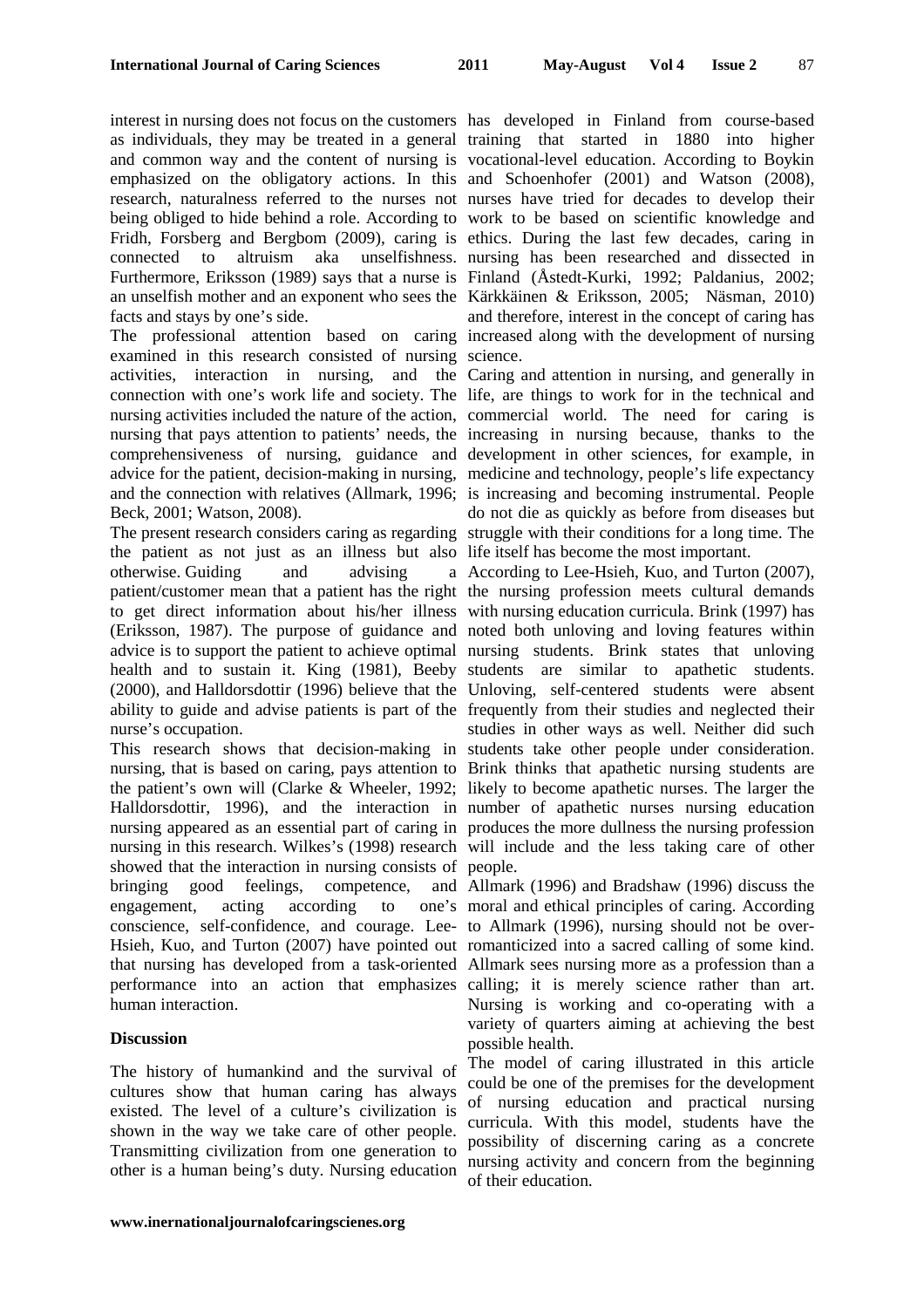#### **References**

- Adamski M., Parson V. & Hooper C. (2009) Internalizing the concept of caring: an examination of student perceptions when nurses share their stories. Nursing Education Fagerström L., Eriksson K., Bergbom L. & Engberg I. (1999) Perspectives 30:358-361.
- Allmark P. (1996) Reply to Ann Bradshaw. Journal of Medical Ethics 22:13-16.
- Arbon P. (2004) Understanding experience in nursing. Journal of Clinical Nursing 13:150-157.
- ethical caring. Nursing Forum 41:4-12.
- Beck, C. T. (2001) Caring within nursing education: a metasynthesis. Journal of Nursing Education 40:101-109.
- Beeby J. P. (2000) Intensive care nurses' experiences of caring. Part 1: Consideration of the Concept of Caring. Intensive Critical Care Nursing 16:76-83.
- Bogdan, R. & Biklen, S.K. (1998) Qualitative Research in Education.An Introduction to Theory and Methods. Needham Heights,MA: Allyn & Bacon.
- Bondas T. E. (2003) Caritative leadership: Ministering to the patients. Nursing Administration Quarterly 27: 249-253.
- Boykin A. & Schoenhofer S. O. (2001) Nursing as caring: a model for transforming practice. Joens & Bartlett Learning, New York, USA.
- Bradshaw A. (1996).Yes! There is an ethics of care: an answer for Peter Allmark. Journal of Medical Ethics 22:8-13.
- nurses' understanding of their role in student learning Nursing Studies 43:963-973.
- Brand W. T. (2000) The ethics of caring and medical education. Academic Medicine 75:127-132.
- Brink P. J. (1997) Caring about women, abuse, and inequity. Western Journal of Nursing

Research 19:422-424.

- Cassidy I. (2006) Student nurses' experiences of caring for infectious patients in source isolation. A hermeneutic phenomenological study. Journal of Clinical Nursing 15:1247-1256.
- Casterle B., Roelens A. & Gastemans C. (1998) An adjusted version of Kohlberg's moral theory: discussion of its validity for research in nursing ethics. Journal of Advanced Nursing 27:829-835.
- Caut D. (1993) Caring. Journal of Holistic Nursing 11:164- 172.
- Chipman Y. (1991) Caring: Its meaning and place in the practice of nursing. Journal of Nursing Education 4:171-6.
- Chitty K. K. (2005) Professional nursing. Elsevier Health Sciences, Missouri, USA.
- Clarke J. & Wheeler S. J. (1992) A view of the phenomenon of caring in nursing practice. Journal of Advanced Nursing 17:1283-1290.
- Coffman M. J. (2004) Cultural caring in nursing practice: a metasynthesis of qualitative research. Journal of Cultural Diversity 11:100-109.
- Covington, H. (2003) Caring presence. Delineation of a concept for holistic nursing*.* Journal of Holistic Nursing 21:301-317.
- Eriksson K. (1989) Caritas-idea [The idea of Caritas]. Karisto, Hämeenlinna, Finland.
- Eriksson K. (2002) Caring science in a new key. Nursing Science Quarterly 15:61-65.
- Eriksson K. (2004) Rakkaus hoitotieteellisen tutkimuksen kohteena [Love as a research subject in the nursing science]. In: Kankare H., Hautala P.-L. & Munnukka T.

**www.inernationaljournalofcaringscienes.org**

(Editors) Lähimmäisenrakkauden puolustusuusvanhanäkökulma hoitotyöhön [Defencing Caring – A Neo-traditional Perspective on Nursing]. Tammi, Helsinki, Finland, 9-18.

- The patient's perceived caring needs: measuring the unmeasurable. International Journal of Nursing Practice 5:199-208.
- Forrest D. (1989) The experience of caring. Journal of Advanced Nursing 14:815-823.
- Arman M. & Rehnsfeldth A. (2006) The presence of love in Fridh I., Forsberg A. & Bergbom I. (2009) Doing one's utmost: Nurses' descriptions of caring for dying patients in an intensive care environment. Intensive Critical Care Nursing 25:233-241.
	- Gould T. (1963) Platonic love. Free Press of Glencoe, Glencoe. USA.
	- Griffin A. P. (1983) A philosophical analysis of caring in nursing. Journal of Advances Nursing 8:289-295.
	- Haigh C. A. (2010). Reconstructing nursing altruism using a biological evolutionary framework. Journal of Advanced Nursing 66:1401-1408.
	- Halldorsdottir S. (1996) Caring and uncaring encounters in nursing and health care –developing a theory. Linköping University, Linköping, Sweden.
	- Israel A. D. (2005) The way of caring: Jean Watson's presentation on caritas. Beginnings 25:6-7.
	- Janako B. J. (1993) Caring is loving. Journal of Advanced Nursing 18:192-194.
- Brammer J. (2006) A phenomenographic study of registered Jeffries V. (1998) Virtue and the altruistic personality. Sociological Perspectives 41:151-166.
	- an Australian perspective. International Journal of Karaöz S. (2005) Turkish nursing students' perception of caring. Nurse Education Today 25: 31-40.
		- King I. (1981) Toward a theory for nursing, general concepts of human behavior*.* John Wiley and Sons, New York, USA.
		- Kyle T. (1995) The concept of caring: a review of the literature. Journal of Advanced Nursing 21:506-514.
		- Kärkkäinen O. & Eriksson K. (2005) Recoding the content of the caring process. Journal of Nursing Management 13:202-208.
		- Lanara V. (1981) Heroism as a nursing value*.* Sisterhood Evniki, Athens, Greece.
		- Lanara V. (1996) Sankarillisuus hoitotyön arvona. Filosofinen näkökulma. [Heroism as a merit of nursing. A philosophical perspective]. The Nurses' Educational Association, Helsinki, Finland.
		- Lee-Hsieh J., Kuo C. L. & Turton M. A. (2007) Action research on the development of a caring curriculum in Taiwan: Part II. Journal of Nursing Education 46:553- 561.
		- Levy-Malmberg R., Eriksson K. & Lindholm L. (2008) Caritas-caring as an ethical conduct. Scandinavian Journal of Caring Sciences 22:662-667.
		- Maindal A. A. (2009) Interacting with relatives in intensive care unit. Nurses' perceptions of a challenging task. Nursing in Critical Care 14:264-272.
		- Milton C. L. (2008) The ethics of human dignity: a nursing theoretical perspective. Nursing Science Quarterly 21:207-210.
		- Morgan D. N. (1964) Love: Platon, the Bible and Freund. Prentice-Hall, New York, USA.
		- Moser P. K. & McCreary M. (2010) Kierkegaard's conception of Good. Philosophy Compass 5:127-135.
		- Nordby H. (2008) Meaning holism in caring practice. Holistic Nursing Practice 22:87-96.
		- Näsman Y. (2010) Hjärtats vanor, tankens välvilja och handens gärning. Dygd som vårdetisk grundbegrepp.